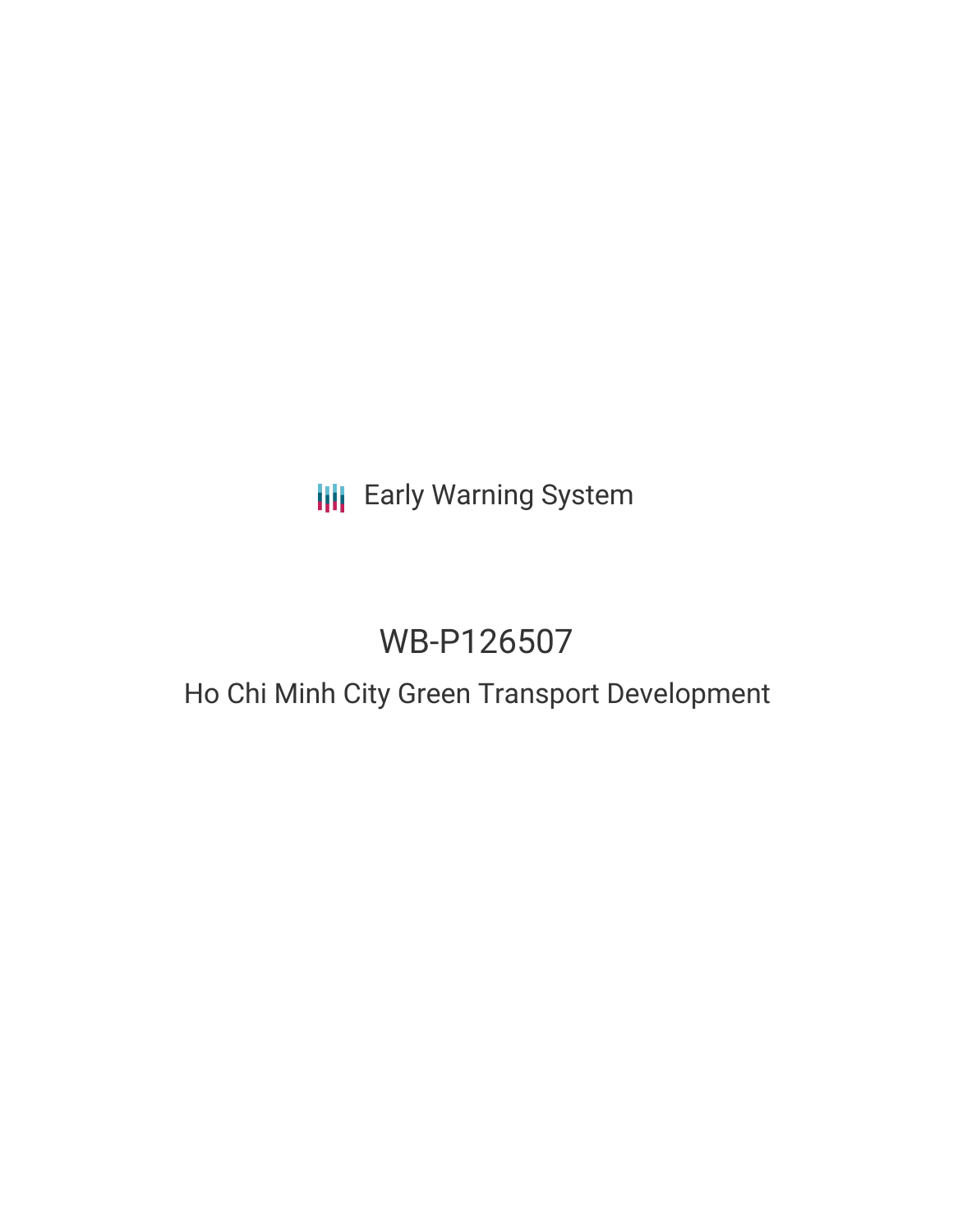

#### **Quick Facts**

| <b>Countries</b>               | Vietnam                                                                                |
|--------------------------------|----------------------------------------------------------------------------------------|
| <b>Specific Location</b>       | Ho Chi Minh                                                                            |
| <b>Financial Institutions</b>  | World Bank (WB)                                                                        |
| <b>Status</b>                  | Active                                                                                 |
| <b>Bank Risk Rating</b>        | B                                                                                      |
| <b>Voting Date</b>             | 2015-05-29                                                                             |
| <b>Borrower</b>                | SOCIALIST REPUBLIC OF VIETNAM. Responsible Agency: Ho Chi Minh City People's Committee |
| <b>Sectors</b>                 | Construction, Infrastructure, Transport                                                |
| <b>Investment Type(s)</b>      | Loan                                                                                   |
| <b>Investment Amount (USD)</b> | \$124.00 million                                                                       |
| <b>Project Cost (USD)</b>      | $$137.45$ million                                                                      |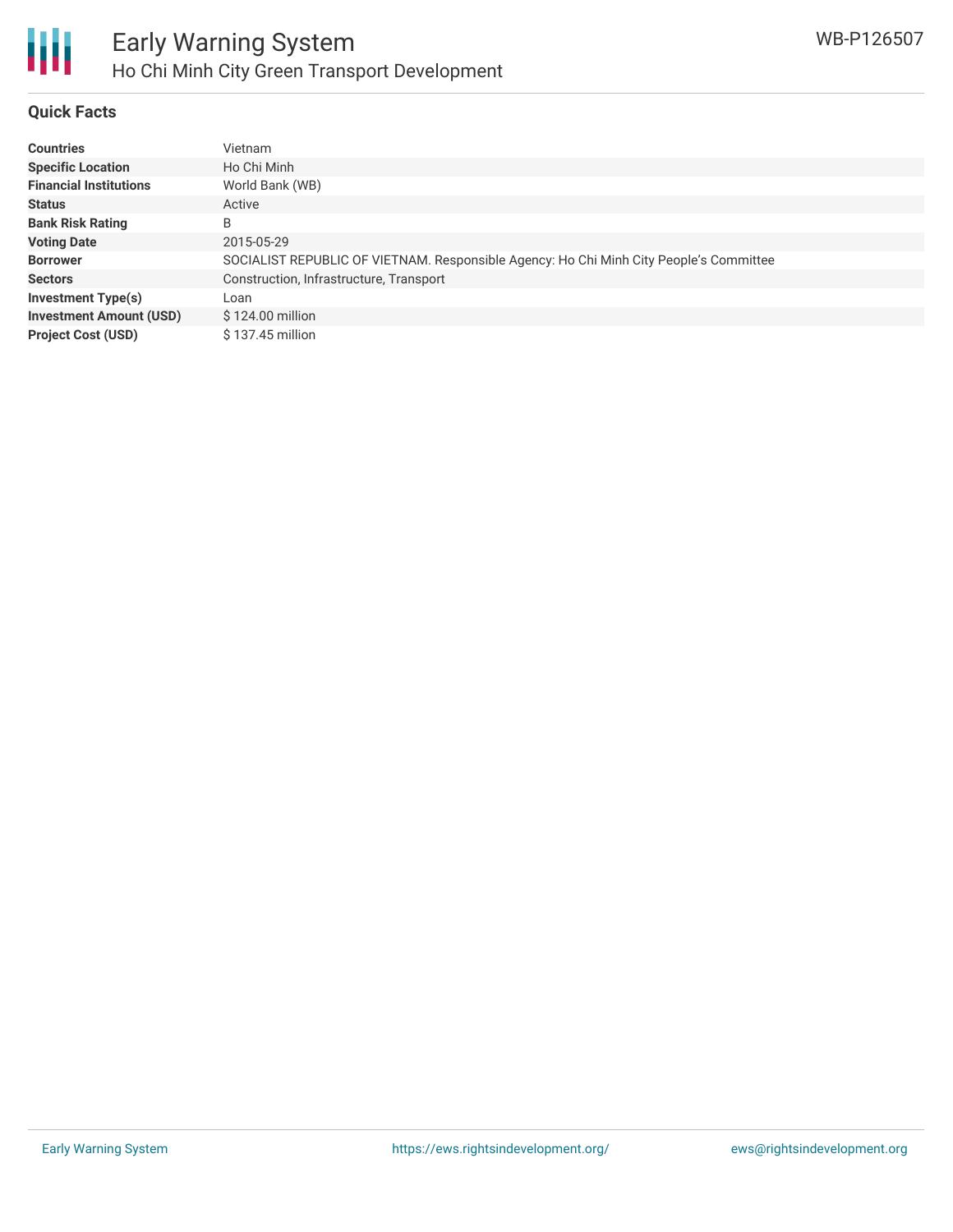

### **Project Description**

The Ho Chi Minh City Green Transport Development Project for Vietnam aims to improve the performance and efficiency of public transport along in Ho Chi Minh City.

The project includes of two components:

The first component, bus rapid transit (BRT) corridor development will be built in order to carry out the construction and supervision of the BRT, improve the traffic management system, develop a transportation fee collection system, provide BRT vehicles and fueling facilities, carry out other integrated and management plans and activities around BRT stations, carry out land acquisition and resettlement plans.

The second component is about capacity building for government officials as training programs and technical support for management and planning, carrying out monitoring and evaluation activities, efficiency fare structure and fare product for the public transportation system.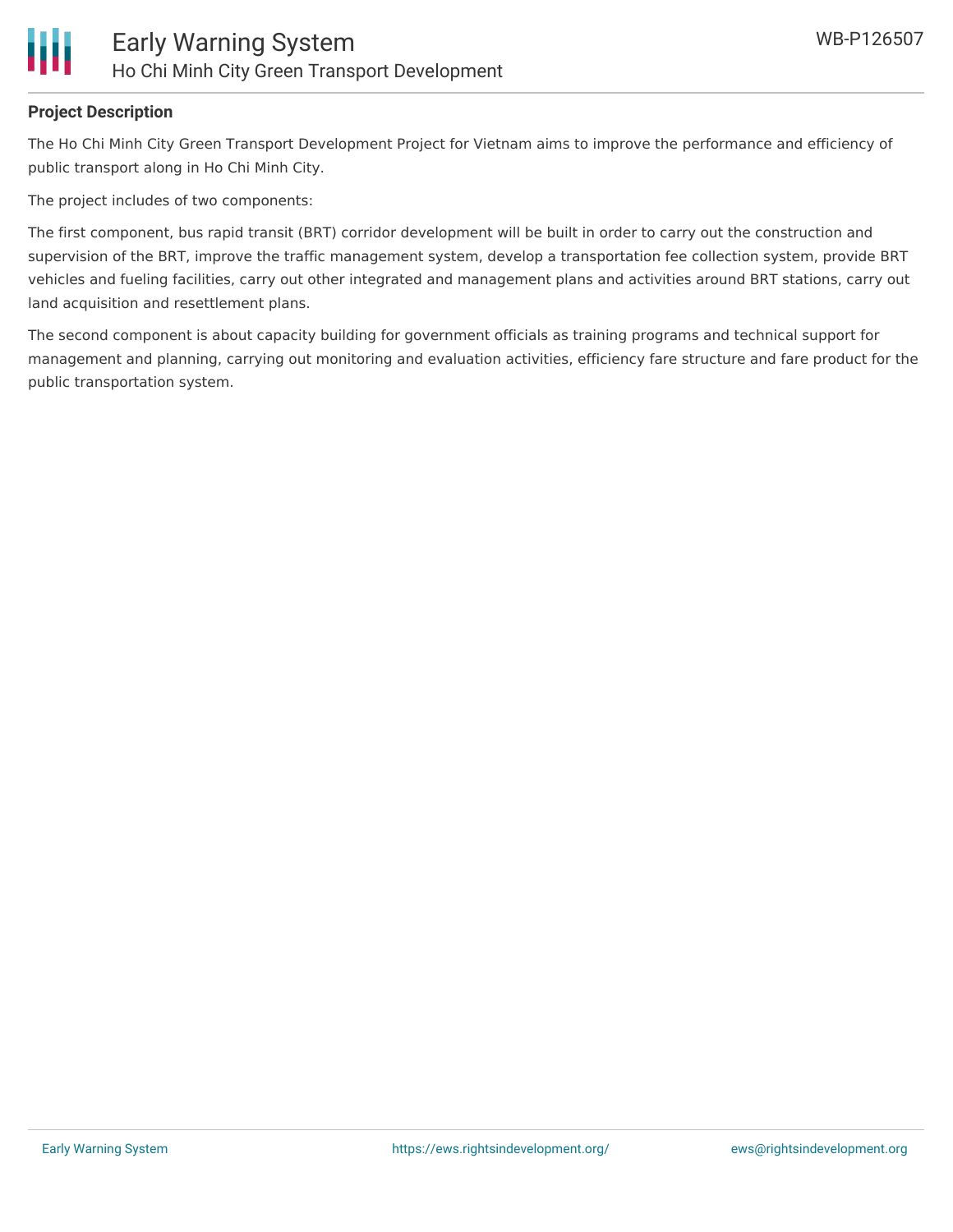

### **Investment Description**

World Bank (WB)

BORROWER/RECIPIENT 13.45 International Development Association (IDA) 124.00

Total 137.45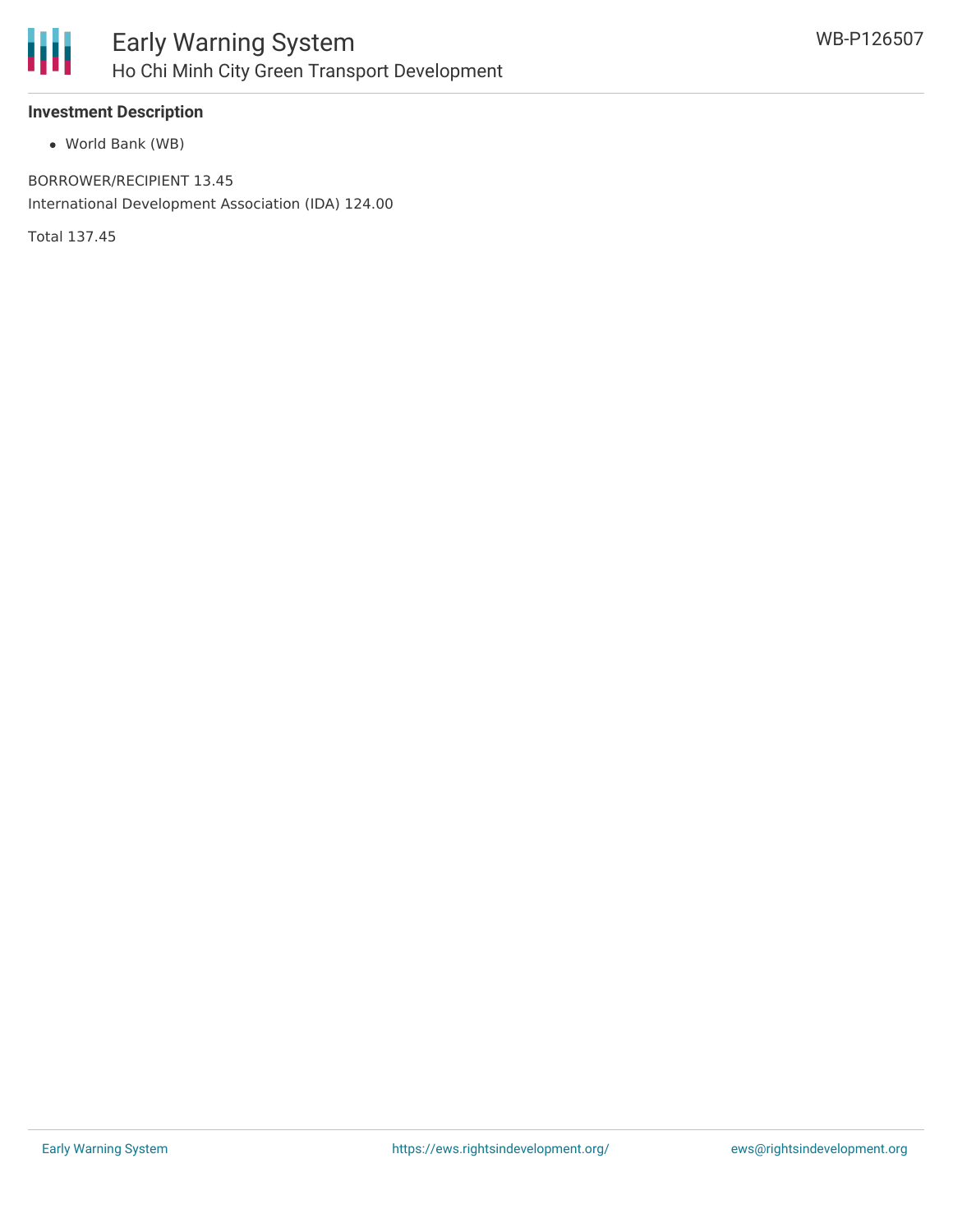

### **Contact Information**

I.World Bank Contact Contact: Arturo Ardila Gomez Title: Lead Transport Economist Tel: 473-5861 Email: aardilagomez@worldbank.org II.Borrower/Client/Recipient Name: Socialist Republic of Vietnam Contact: Ms. Doan Hoai Anh Title: Director General, International Cooperation Department, SBV Tel: 84439386318 Email: doanhoaianh@yahoo.com

III.Implementing Agencies Name: Ho Chi Minh City Peoples Committee Contact: Mr. Luong Minh Phuc Title: Director, UCCI Tel: (84-8) 822-3651 Email: luongminhphuc@gmail.com

IV.For more information contact: The InfoShop The World Bank 1818 H Street, NW Washington, D.C. 20433 Telephone: (202) 458-4500 Fax: (202) 522-1500 Web: http://www.worldbank.org/infoshop

#### ACCOUNTABILITY MECHANISM OF WORLD BANK

The World Bank Inspection Panel is the independent complaint mechanism and fact-finding body for people who believe they are likely to be, or have been, adversely affected by a World Bank-financed project. If you submit a complaint to the Inspection Panel, they may investigate to assess whether the World Bank is following its own policies and procedures for preventing harm to people or the environment. You can contact the Inspection Panel or submit a complaint by emailing ipanel@worldbank.org. You can learn more about the Inspection Panel and how to file a complaint at: http://ewebapps.worldbank.org/apps/ip/Pages/Home.aspx.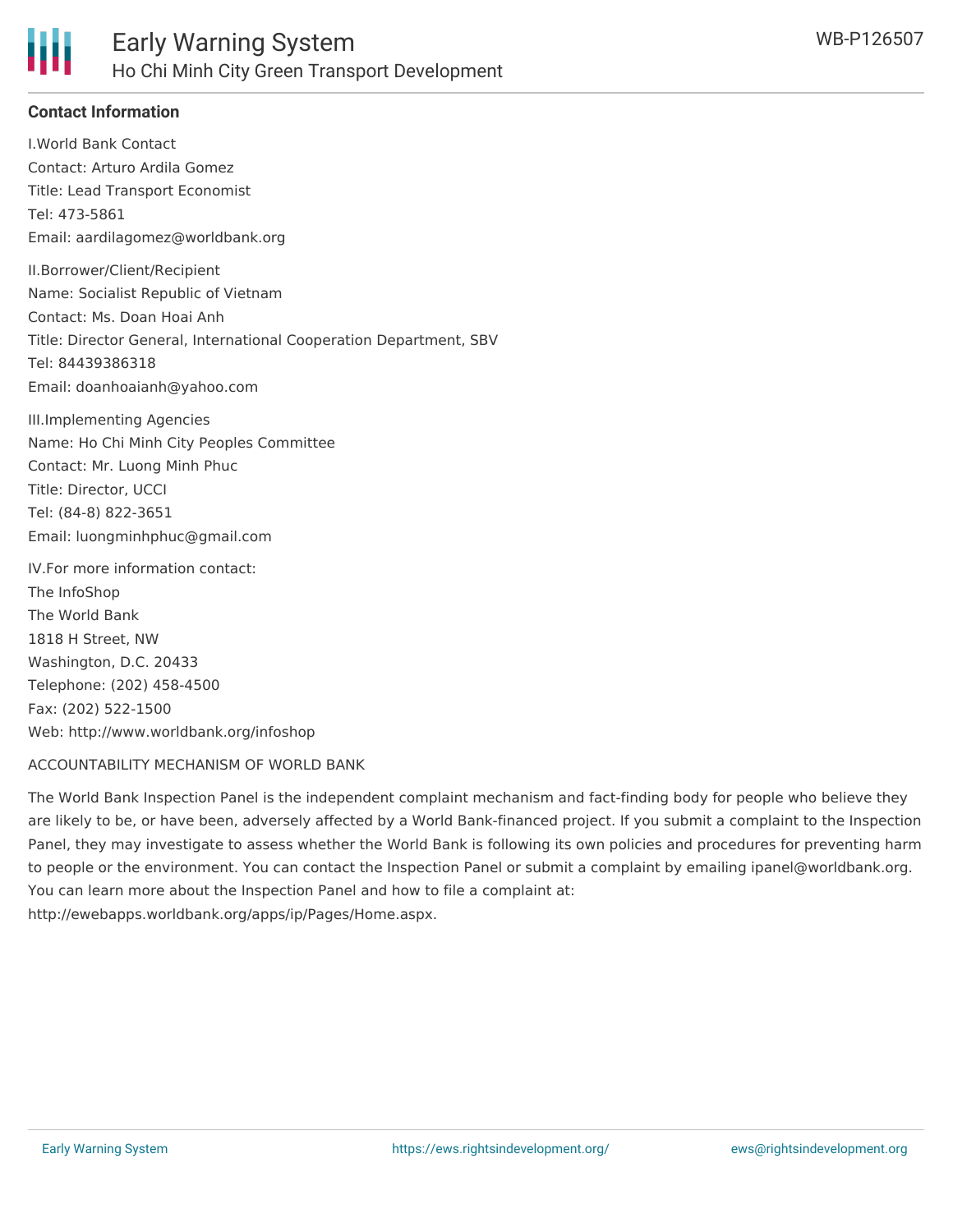

## Early Warning System Ho Chi Minh City Green Transport Development

#### **Bank Documents**

- Integrated Safeguards Data Sheet (Appraisal Stage) Ho Chi Minh City Green Transport [Development](https://ewsdata.rightsindevelopment.org/files/documents/07/WB-P126507_kfsJHTj.pdf) [Original Source]
- Integrated [Safeguards](https://ewsdata.rightsindevelopment.org/files/documents/07/WB-P126507_ZvsTSEF.pdf) Data Sheet (Concept Stage) Ho Chi Minh City Green Transport P126507 (Engli [Original **Source1**
- Official Documents- [Disbursement](https://ewsdata.rightsindevelopment.org/files/documents/07/WB-P126507_m6EB5PY.pdf) Letter for Credit 5654-VN (Closing Package) (English) [\[Original](http://documents.worldbank.org/curated/en/2015/07/24824460/official-documents--disbursement-letter-credit-5654-vn-closing-package) Source]
- Official [Documents-](https://ewsdata.rightsindevelopment.org/files/documents/07/WB-P126507_vE5VkNj.pdf) Financing Agreement for Credit 5654-VN (Closing Package) (English) [\[Original](http://documents.worldbank.org/curated/en/2015/07/24824504/official-documents--financing-agreement-credit-5654-vn-closing-package) Source]
- Official Documents- [Supplemental](https://ewsdata.rightsindevelopment.org/files/documents/07/WB-P126507_JA1PZAm.pdf) Letter Ref. Financial Data for Credit 5654-VN (Closing Package) (En [\[Original](http://documents.worldbank.org/curated/en/2015/07/24824518/official-documents--supplemental-letter-ref-financial-data-credit-5654-vn-closing-package) Source]
- Project Information Document (Appraisal Stage) Ho Chi Minh City Green Transport [Development](http://documents.worldbank.org/curated/en/2015/03/24324711/project-information-document-appraisal-stage-ho-chi-minh-city-green-transport-development-p126507) P126 [Original Source]
- Project [Information](https://ewsdata.rightsindevelopment.org/files/documents/07/WB-P126507_A833Axo.pdf) Document (Concept Stage) Ho Chi Minh City Green Transport P126507 [\[Original](http://documents.worldbank.org/curated/en/2012/08/17395945/project-information-document-concept-stage-ho-chi-minh-city-green-transport-p126507) Source]
- Vietnam Ho Chi Minh City Green Transport Development : P126507 [Implementation](https://ewsdata.rightsindevelopment.org/files/documents/07/WB-P126507_FWfWMgu.pdf) Status Results Rep [Original Source]
- Vietnam Ho Chi Minh City Green Transport Development : P126507 [Implementation](https://ewsdata.rightsindevelopment.org/files/documents/07/WB-P126507_BiHwhW8.pdf) Status Results Rep [Original Source]
- Vietnam Ho Chi Minh City Green Transport Development : P126507 [Implementation](https://ewsdata.rightsindevelopment.org/files/documents/07/WB-P126507_XOa2Jmm.pdf) Status Results Rep [Original Source]
- Vietnam Ho Chi Minh City Green Transport [Development](https://ewsdata.rightsindevelopment.org/files/documents/07/WB-P126507_PMHJsSL.pdf) Project (English) [\[Original](http://documents.worldbank.org/curated/en/2016/02/25886285/vietnam-ho-chi-minh-city-green-transport-development-project) Source]
- Vietnam Ho Chi Minh City Green Transport [Development](https://ewsdata.rightsindevelopment.org/files/documents/07/WB-P126507_TgQ9vD9.pdf) Project (English) [\[Original](http://documents.worldbank.org/curated/en/2015/06/24476769/vietnam-ho-chi-minh-city-green-transport-development-project) Source]
- Vietnam Ho Chi Minh City Green Transport Development Project : [environmental](https://ewsdata.rightsindevelopment.org/files/documents/07/WB-P126507_HVd5NaA.pdf) assessment (Vol. 2) : [Original Source]
- Vietnam Ho Chi Minh City Green Transport Development Project : [environmental](https://ewsdata.rightsindevelopment.org/files/documents/07/WB-P126507_a8CwU2A.pdf) assessment : Environm [Original Source]
- Vietnam Ho Chi Minh City Green Transport [Development](https://ewsdata.rightsindevelopment.org/files/documents/07/WB-P126507.pdf) Project : procurement plan (English) [\[Original](http://documents.worldbank.org/curated/en/2016/08/26671242/vietnam-ho-chi-minh-city-green-transport-development-project-procurement-plan) Source]
- Vietnam Ho Chi Minh City Green Transport [Development](https://ewsdata.rightsindevelopment.org/files/documents/07/WB-P126507_kojwuVk.pdf) Project : procurement plan (English) [\[Original](http://documents.worldbank.org/curated/en/2016/04/26216879/vietnam-ho-chi-minh-city-green-transport-development-project-procurement-plan) Source]
- Vietnam Ho Chi Minh City Green Transport Project : [resettlement](https://ewsdata.rightsindevelopment.org/files/documents/07/WB-P126507_UpvYtIF.pdf) plan (Vol. 2) : Abbreviated resett [\[Original](http://documents.worldbank.org/curated/en/2014/11/23075560/vietnam-ho-chi-minh-city-green-transport-project-resettlement-plan-vol-2-abbreviated-resettlement-action-plan) Source]
- Vietnam Ho Chi Minh City Green Transport Project : [resettlement](https://ewsdata.rightsindevelopment.org/files/documents/07/WB-P126507_4F9938l.pdf) plan (Vol. 3) : Social assessment [\[Original](http://documents.worldbank.org/curated/en/2014/11/23075561/vietnam-ho-chi-minh-city-green-transport-project-resettlement-plan-vol-3-social-assessment) Source]
- Vietnam Ho Chi Minh City Green Transport Project : [resettlement](https://ewsdata.rightsindevelopment.org/files/documents/07/WB-P126507_tClJpoS.pdf) plan (Vol. 4) : Due diligence repo [\[Original](http://documents.worldbank.org/curated/en/2014/11/23117519/vietnam-ho-chi-minh-city-green-transport-project-resettlement-plan-vol-4-due-diligence-report) Source]
- Vietnam Ho Chi Minh City Green Transport Project : resettlement plan : [Resettlement](http://documents.worldbank.org/curated/en/2015/02/24117083/vietnam-ho-chi-minh-city-green-transport-project-resettlement-plan-resettlement-policy-framework) policy framewo [Original Source]